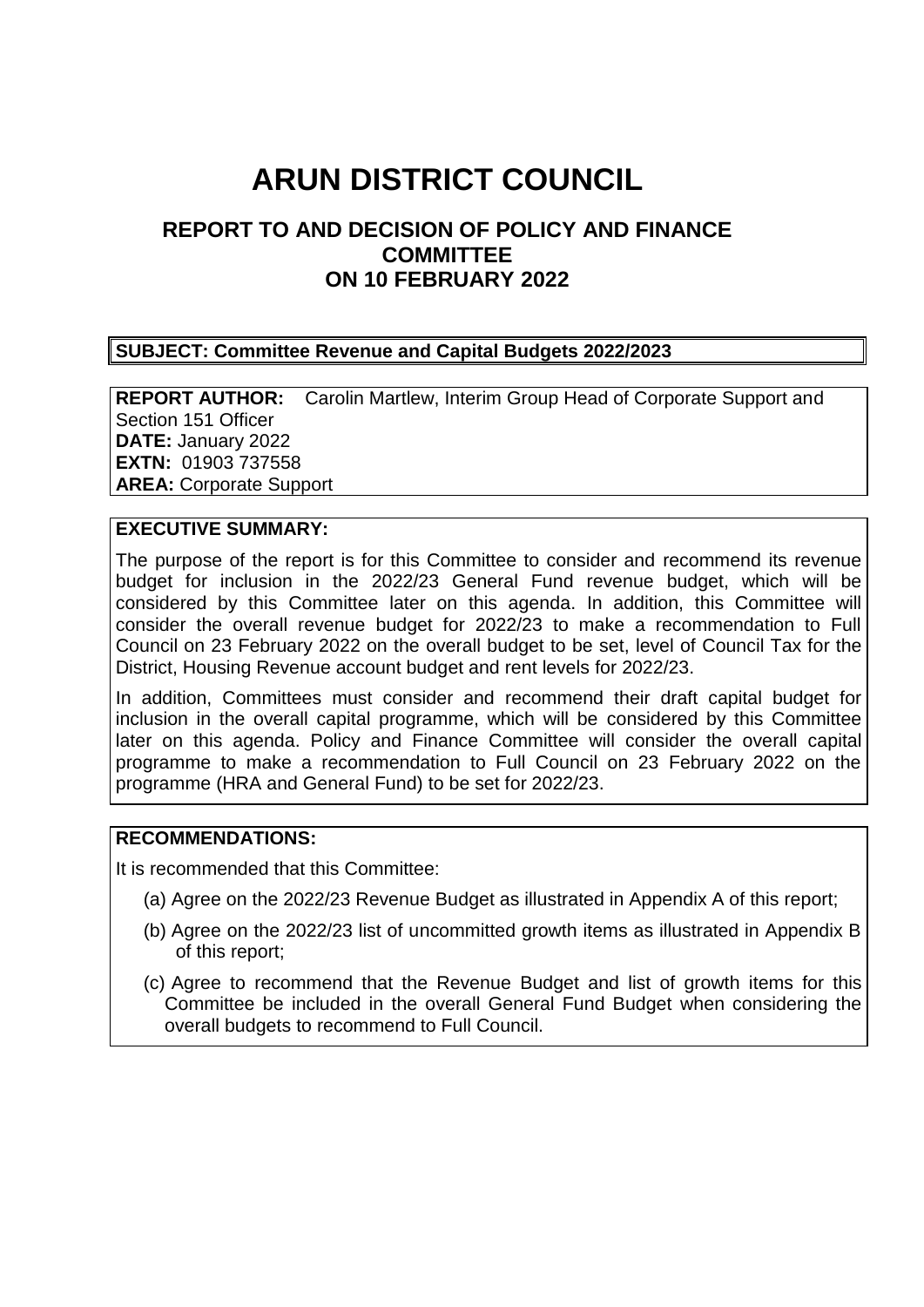# **1. BACKGROUND:**

2022/23 is the first year of budget preparation under the Committee form of governance introduced on 19 May 2021. Under Committee governance, Service Committees have considered and recommended budgets for the services they provide to the Committee responsible for budget setting. At Arun, this is the Policy and Finance Committee. The Policy and Finance Committee will then consider an overall budget to recommend to Full Council. Although the function of this committee is strategic in nature, it has some services allocated so the budgets for these require consideration in the same manner before being included in the overall budget.

The general background to the 2022/23 budget process was included in the Financial Prospects 2021/22 to 2025/26 report to Policy and Finance Committee on 14 October 2021. The main points to note are:

- Council Tax increases by £5 or 2% per annum which is currently the maximum allowed for similar District Councils;
- There is an inflationary increase in salary costs in 2022/23. The effect of the increase in National Insurance contributions from 2022/23 is included;
- If possible, cash limited sums for goods and services (no inflationary rise) for the period are included, otherwise inflation is provided for;
- The most up to date figure available has been used for the lump sum payable to the pension fund which was reflected in the latest report from the actuary for 2022/23;
- It is assumed all discretionary fees and charges imposed by the Council increase by at least 2.5% for the year;
- Growth items are not included in service committee estimates. They will be considered as a separate list by service committees. Items agreed by service committees will then form part of the final growth list which Policy and Finance Committee will need to consider when it sets the overall budget. It has been made clear to budget officers that growth requests should be minimised and restricted to those with a significant impact on Council priorities or objectives.

Financial forecasting has been difficult due to the COVID 19 pandemic. Budgets have been compiled on the best information available. In addition, where appropriate, central government funding has been applied to mitigate against increased costs and reductions in income.

There is no draft capital programme for this Committee.

## **PROPOSAL(S):**

## Revenue Budget

The basis of budgeting for 2022/23 assumes that current levels of service remain unchanged. Any proposed increase in the service level, or other significant new area of expenditure, is treated as uncommitted growth. These items are listed at Appendix B and are not included in the budgets. If this Committee agrees this list either in full, or in part, it will be considered in the context of the overall General Fund budget.

The budgets are presented in the format recommended by the Chartered Institute of Public Finance and Accountancy (CIPFA) for the publication of accounting information.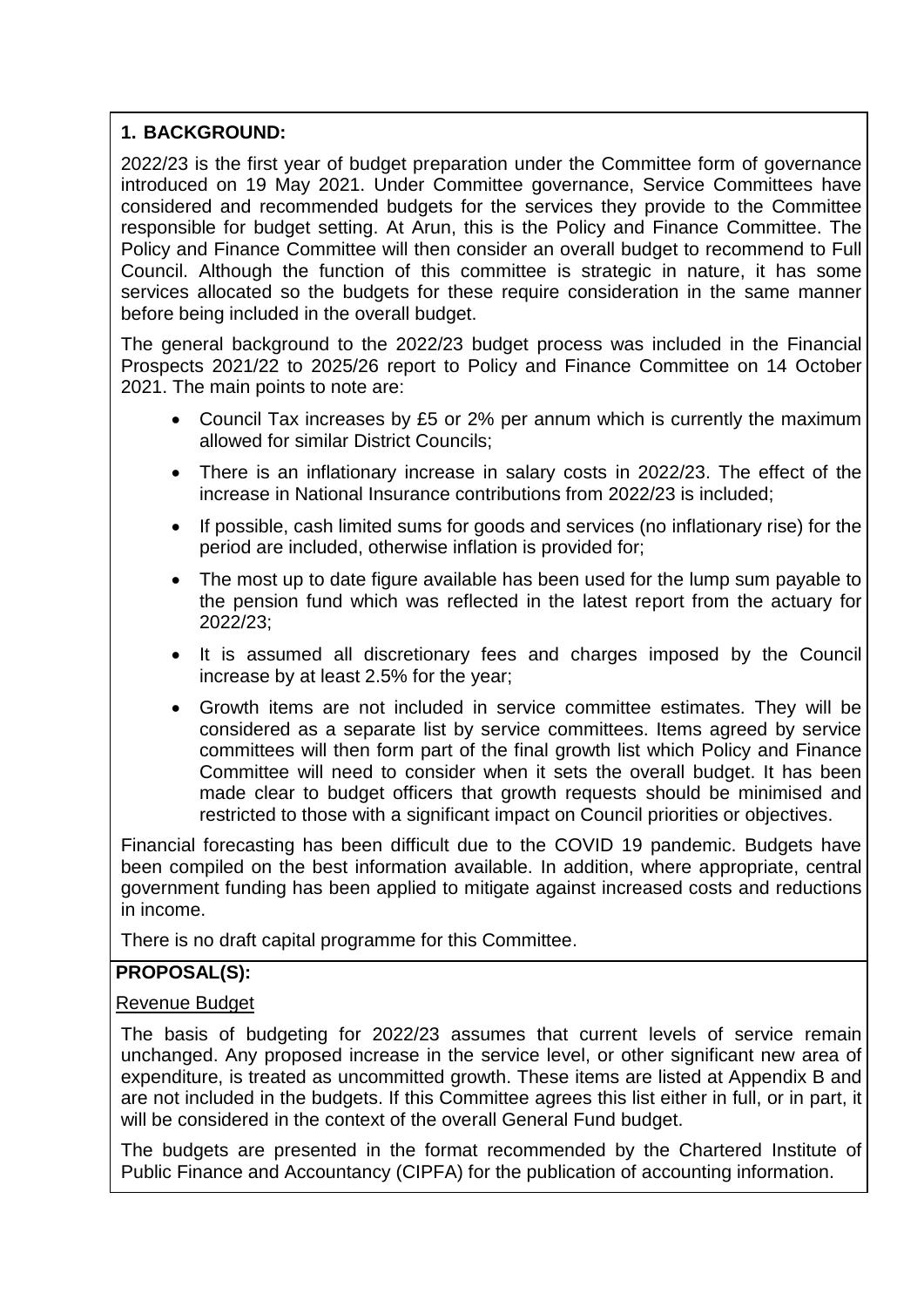The information contained in the detailed budgets is as follows:

- Actual 2020/21, as per the Council's published accounts for 2020/21;
- Eudget 2021/22 a reproduction of the budget approved by the Council for 2021/22, adjusted to align with the Committee governance Structure;
- Budget 2022/23 budgets are prepared at current price, plus inflation where unavoidable. The budgets contain committed growth. This indicates a change to the base level of service arising from policy changes determined by the Council, the effects of the financing of the agreed Capital Programme, or other unavoidable costs, eg arising from statutory commitments. Such growth is included in the budgets.

Uncommitted growth indicates an enhanced level of base service provision. This is not included in the budgets at this stage. The final inclusion in the Authority's overall revenue budget will be subject to consideration by the Policy and Finance Committee and Council.

The Committee system has required a change in the format of the budget. On-going revenue budgets that had not been fully developed were previously included in a corporate contingency budget before being vired to the relevant service. It should be noted that these are not shown in the original budget. The format of the budget had been changed under the Committee structure so that growth bid items mentioned above, once agreed, will be included under the relevant committee's budget for inclusion in the strategic budget summary to be submitted to Full Council.

The proposed uncommitted growth items are summarised with explanatory notes at Appendix B.

The budget is shown at Appendix A.

The significant changes in the revenue budget between 2021/22 and 2022/23 are:

- The inclusion of a Climate Change Officer in 2022/23. An appointment was made in 2021/22 and the funding for this was shown in the contingency budget in 2021/22;
- The 2021/22 pay award is still under negotiation. It is therefore necessary to include two years' pay awards in the employee figures which increases the expected cost in 2022/23.

At its meeting of 14 October 2021, this Committee considered a report on Carbon Reduction Strategy. One recommendation approved in this report was:

To endorse inclusion of £200,000 in the 2022/23 budget to support carbon reduction projects. The budget for 2022/23 should only contain projects that can be delivered in 2022/23. This sum is intended for pump priming of energy efficiency projects (including potential invest to save project) and it is the intention that any unspent sums will be made available in future years.

This is included in the growth bids at Appendix B. A report on this matter is included elsewhere on this agenda.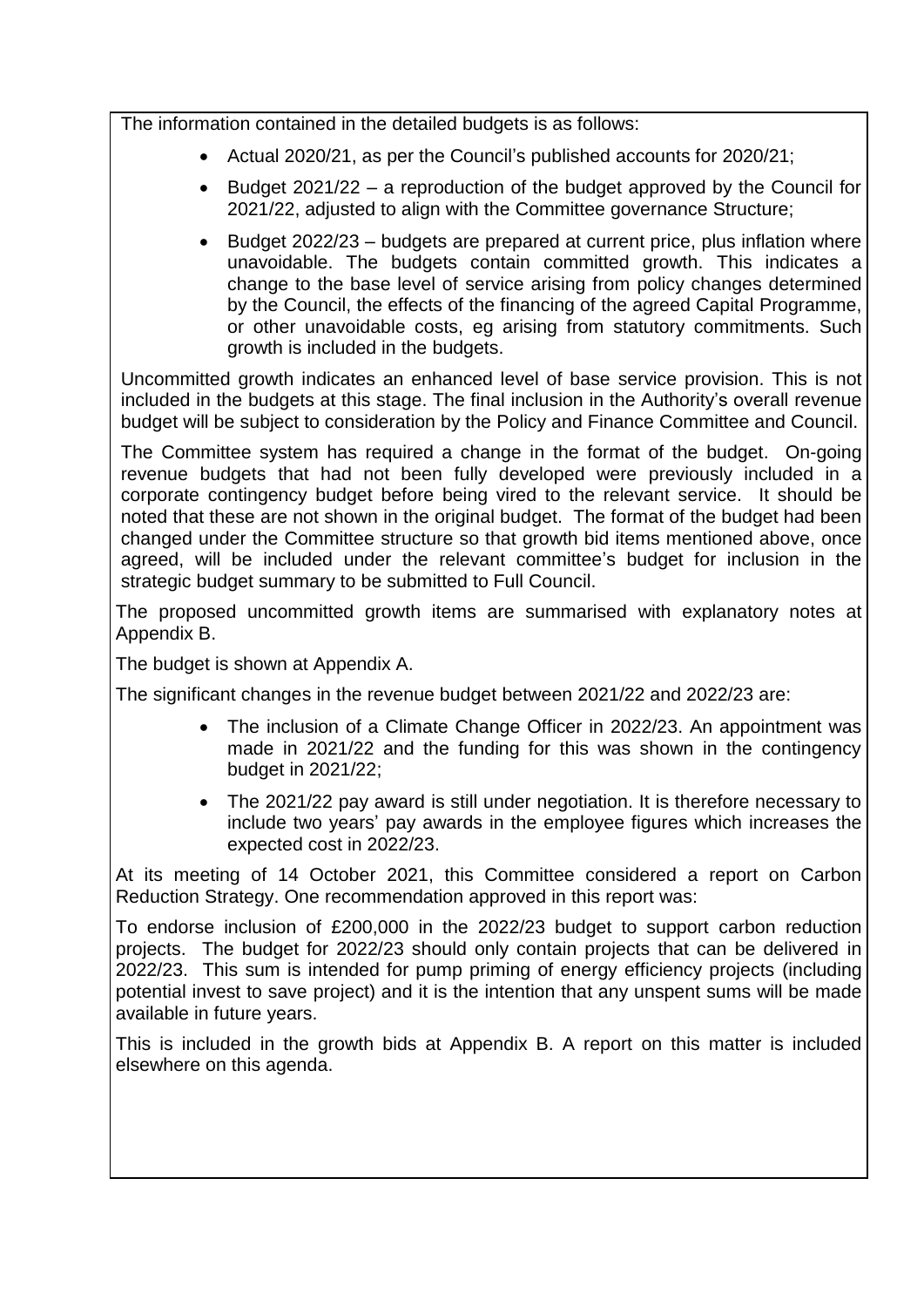Previous years' budgets have also included a contingency budget to allow the s151 Officer to approve virements to enable essential or statutory unforeseen budget pressures to be met. This contingency budget is essential to enable the efficient running of the Council as virement cannot be approved from uncertain sources until after the end of the financial year. This sum is not always required and results in an inflated base budget.

An earmarked reserve of £100k has been established for this purpose in 2021/22. Virement from this reserve will be reported as part of the budget monitoring process.

Contributions to reserves are recommended in the overall budget report which is later on this agenda.

## **3. OPTIONS:**

Not applicable

| 4.<br><b>CONSULTATION:</b>                                                                                                |            |           |
|---------------------------------------------------------------------------------------------------------------------------|------------|-----------|
| Has consultation been undertaken with:                                                                                    | <b>YES</b> | <b>NO</b> |
| <b>Relevant Town/Parish Council</b>                                                                                       |            |           |
| <b>Relevant District Ward Councillors</b>                                                                                 |            |           |
| Other groups/persons (please specify)                                                                                     |            |           |
| 5.<br>ARE THERE ANY IMPLICATIONS IN RELATION TO<br>THE FOLLOWING COUNCIL POLICIES:<br>(Explain in more detail at 6 below) | <b>YES</b> | <b>NO</b> |
| Financial                                                                                                                 |            |           |
| Legal                                                                                                                     |            |           |
| Human Rights/Equality Impact Assessment                                                                                   |            |           |
| Community Safety including Section 17 of Crime &<br>Disorder Act                                                          |            |           |
| Sustainability                                                                                                            |            |           |
| Asset Management/Property/Land                                                                                            |            |           |
| Technology                                                                                                                |            |           |
| Other (please explain)                                                                                                    |            |           |

## **6. IMPLICATIONS:**

## Financial

The financial implications are shown throughout the report. Capital spending is susceptible to overrun, delay and increased costs. It is important that close monitoring of both revenue budgets and the capital programme is in place.

## Legal

The Council has a legal duty to ensure its expenditure can be met by its income, inclusive of reserves.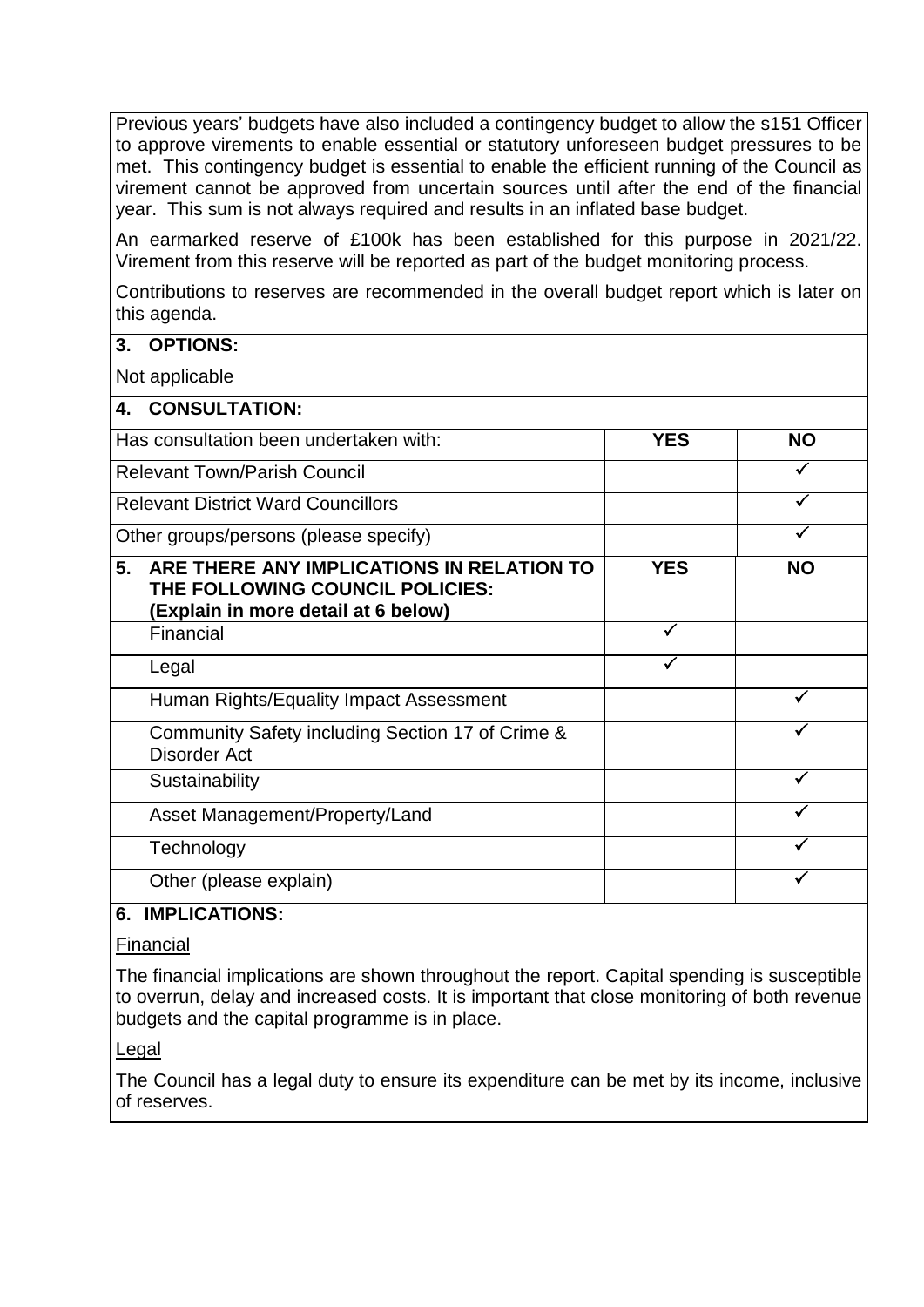## **7. REASON FOR THE DECISION:**

To enable the Committee to recommend a revenue and capital budget to Finance and Policy Committee for inclusion in the Council's overall General Fund budget for 2022/23.

## **8. BACKGROUND PAPERS:**

Detailed budget working papers 2022/23 2021/22 Budget Report to Full Council 17 February 2021 Financial Prospects 2021/22 to 2025/26 Report – Finance and Policy Committee 14 October 2021 Budget Consultation Report Statement of Accounts 2020/21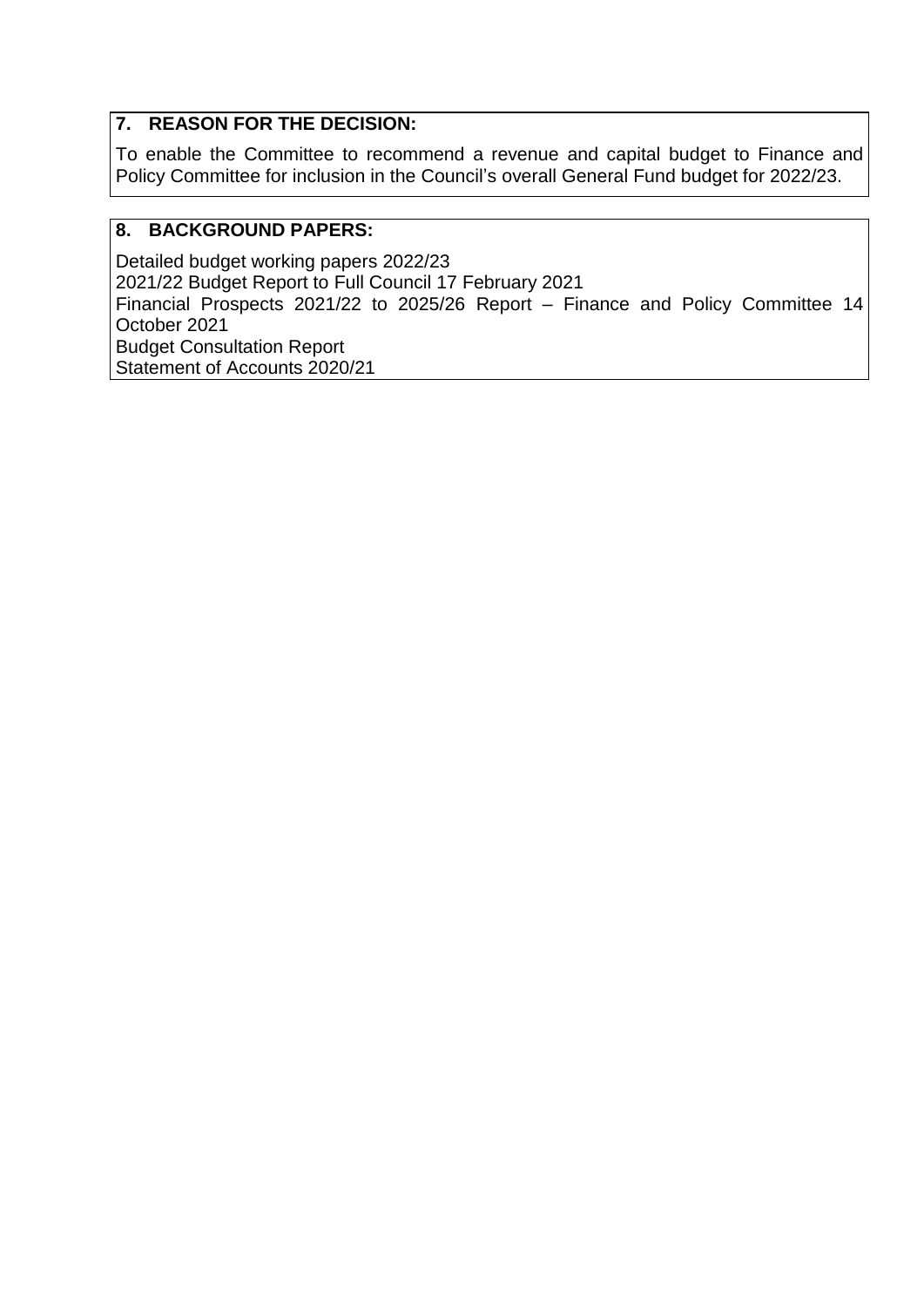| <b>Actual</b><br>2020-21<br>£'000 | <b>Description</b>                      | <b>Budget</b><br>2021-22<br>£'000 | <b>Budget</b><br>2022-23<br>£'000 |
|-----------------------------------|-----------------------------------------|-----------------------------------|-----------------------------------|
| <b>Policy and Finance</b>         |                                         |                                   |                                   |
| 1,566<br>6                        | Corporate Management<br>Climate Change  | 1,563<br>0                        | 1,661<br>54                       |
| 1,573                             | <b>Committee Total:</b>                 | 1,563                             | 1,716                             |
| <b>Actual</b><br>2020-21<br>£'000 | <b>Description</b>                      | <b>Budget</b><br>2021-22<br>£'000 | <b>Budget</b><br>2022-23<br>£'000 |
| <b>Policy and Finance</b>         |                                         |                                   |                                   |
|                                   | Corporate Management (N35 & N60 to N72) |                                   |                                   |
| 1,537                             | Employees                               | 1,536                             | 1,632                             |
| 0                                 | Transport                               | 10                                | 10                                |
| 29                                | <b>Supplies and Services</b>            | 17                                | 20                                |
| 1,566                             | <b>Total for Corporate Management:</b>  | 1,563                             | 1,661                             |
|                                   | <b>Climate Change (N80)</b>             |                                   |                                   |
| 6                                 | Employees                               | $\Omega$                          | 54                                |
| 0                                 | <b>Supplies and Services</b>            | 0                                 | $\mathbf 0$                       |
| 6                                 | <b>Total for Climate Change:</b>        | $\bf{0}$                          | 54                                |

**1,573 Committee Total: 1,563 1,716**

## **Policy and Finance Committee General Fund Revenue Budget 2022/23**